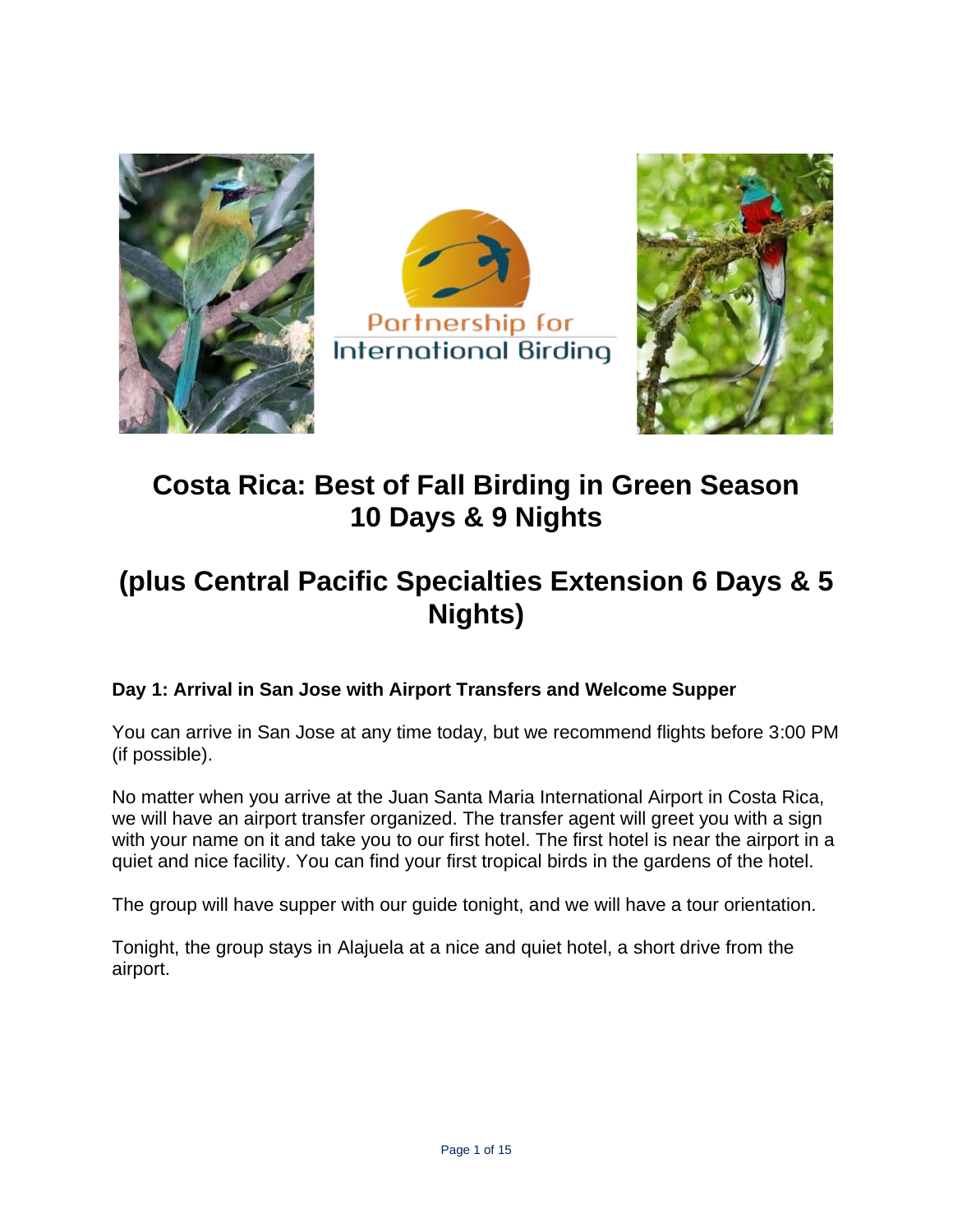

#### **Day 2: AM Birding Alberto Manuel Brenes Reserve; Canopy San Luis Feeders at Mid-Day, and PM Begin Birding in Arenal Volcano Area**

Before breakfast this morning, we will begin birding around the hotel grounds (taking about a half hour). Some of the species we hope to find this morning include Spotbreasted Oriole, Hoffman's Woodpecker, Rufous-naped Wren, Ferruginous Pygmy-Owl, Cinnamon Hummingbird, Yellow-naped Parrot and Pacific Screech-Owl (depending on current nesting spot).

After breakfast at the hotel, we will begin our drive to the Arenal Volcano area. Along the way we will stop to bird the gravel road at the Alberto Manuel Brenes Reserve. Some of the bird species at the reserve include Collared Trogon, Lattice-tailed Trogon, Brown-billed Scythebill, Striped Woodhaunter, Stripe-breasted Wren, Blue-and-gold Tanager, Black-and-yellow Tanager and Smoky-brown Woodpecker. These few hours of birding will be a nice start to our Costa Rica birding adventure, and we will find some fewer common species (and lifers for some on the tour).

We will have lunch at the Canopy San Luis restaurant which has nice hummingbird feeders and fruit feeders. We can expect Green Hermit, Bronze-tailed Plumeleteer, Crowned Woodnymph and Green Thorntail. Amazing tanagers can also be found here, including Emerald Tanager, Bay-headed Tanager and Silver-throated Tanager. If we are lucky, we might find some more difficult-to-find species feeding in the trees nearby, such as Black-and-yellow Tanager, Blue-and-gold Tanager and Golden-browed Chlorophonia.

After lunch, we will then have a final hour and a half drive to the hotel in the Arenal Volcano area.

By late afternoon, after we have checked in at our hotel, we can bird the lodge grounds, starting on our Arenal Volcano area birding list (see the next day for potential species for this afternoon).

We will spend the night in La Fortuna (near Arenal Volcano).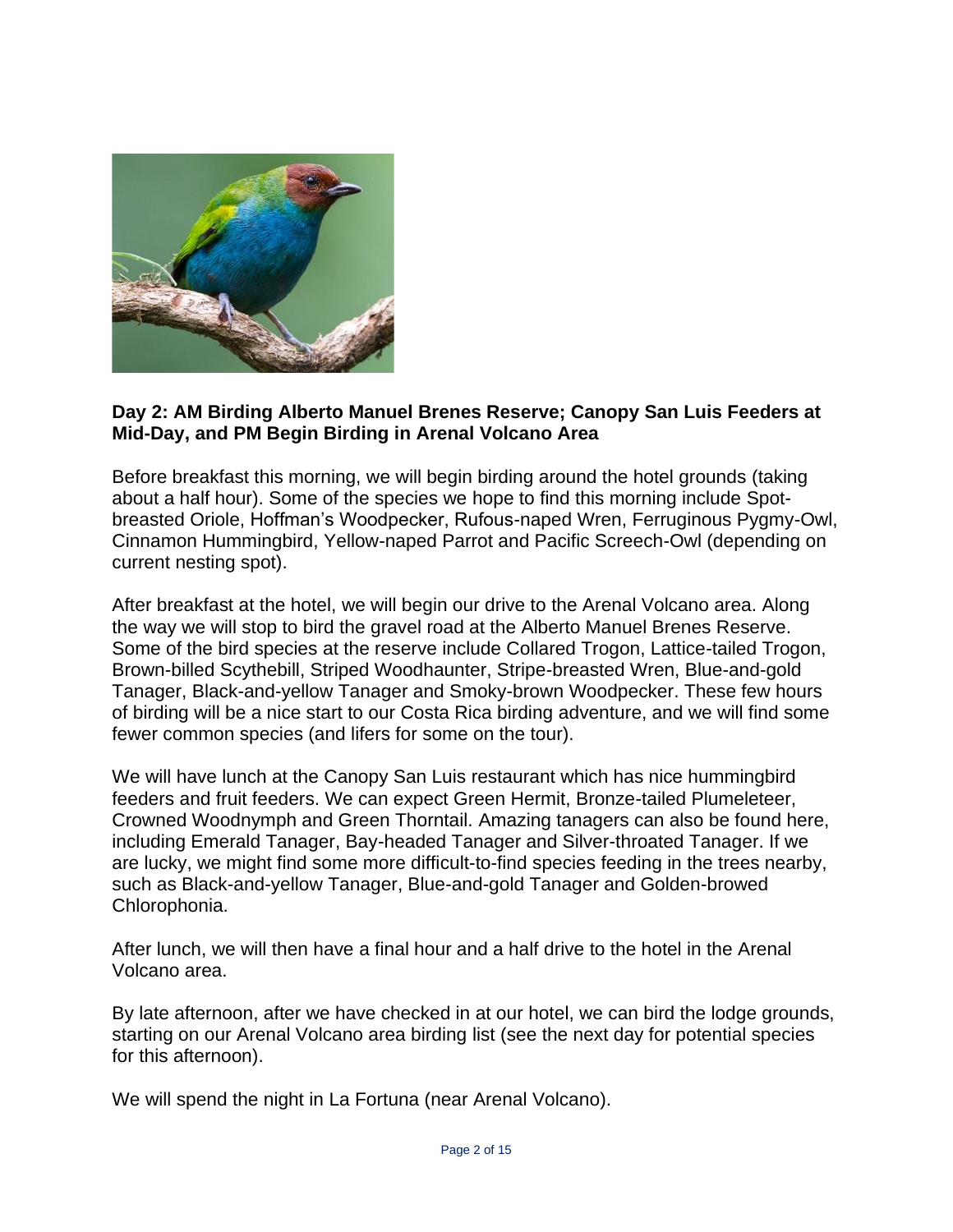

#### **Day 3: Full Day Birding Arenal Volcano Area and National Park: La Peninsula Road, Bogarin Trails and More**

To be at our first birding destination at an ideal time, we will need an early morning departure from the hotel. We will bring with us a boxed breakfast.

We will spend the whole morning on La Peninsula Road, part of Arenal Volcano National Park. Here we will be looking for Long-tailed Tyrant, White-fronted Nunbird, Keel-billed Motmot, White Hawk, Dull-mantled Antbird, Great Antshrike, Rufous-winged Woodpecker, Giant Cowbird, White-throated Magpie-Jay, Zone-tailed Hawk, Black Hawk-Eagle and Ornate Hawk-Eagle. Tougher birds of La Peninsula road (of which we hope to find a few) include White-collared Manakin, Bare-crowned Antbird, Thicket Antpitta, Nightingale Wren and Black-throated Wren.

In the afternoon we will return to town to have lunch and a short break before heading to the Bogarin Trails, which are close to town. These trails usually allow us good looks at White-throated Crake and Uniform Crake. At the bird feeders at Bogarin we should also see Montezuma Oropendola, Buff-throated Saltator, Red-legged Honeycreeper, Crimson-collared Tanager, Passerini's race of Scarlet-rumped Tanager, Orangechinned Parakeet, and many others. The trails of this property usually produce Rufoustailed Jacamar, Broad-billed Motmot, Keel-billed Motmot, Great Antshrike, Boat-billed Heron, Amazon Kingfisher and more. Ocassionally, we find the Agami Heron here.

In the late afternoon, we will take some time to look for Striped Owl close to the hotel before going to dinner at a local restaurant.

We will spend the night in La Fortuna (near Arenal Volcano).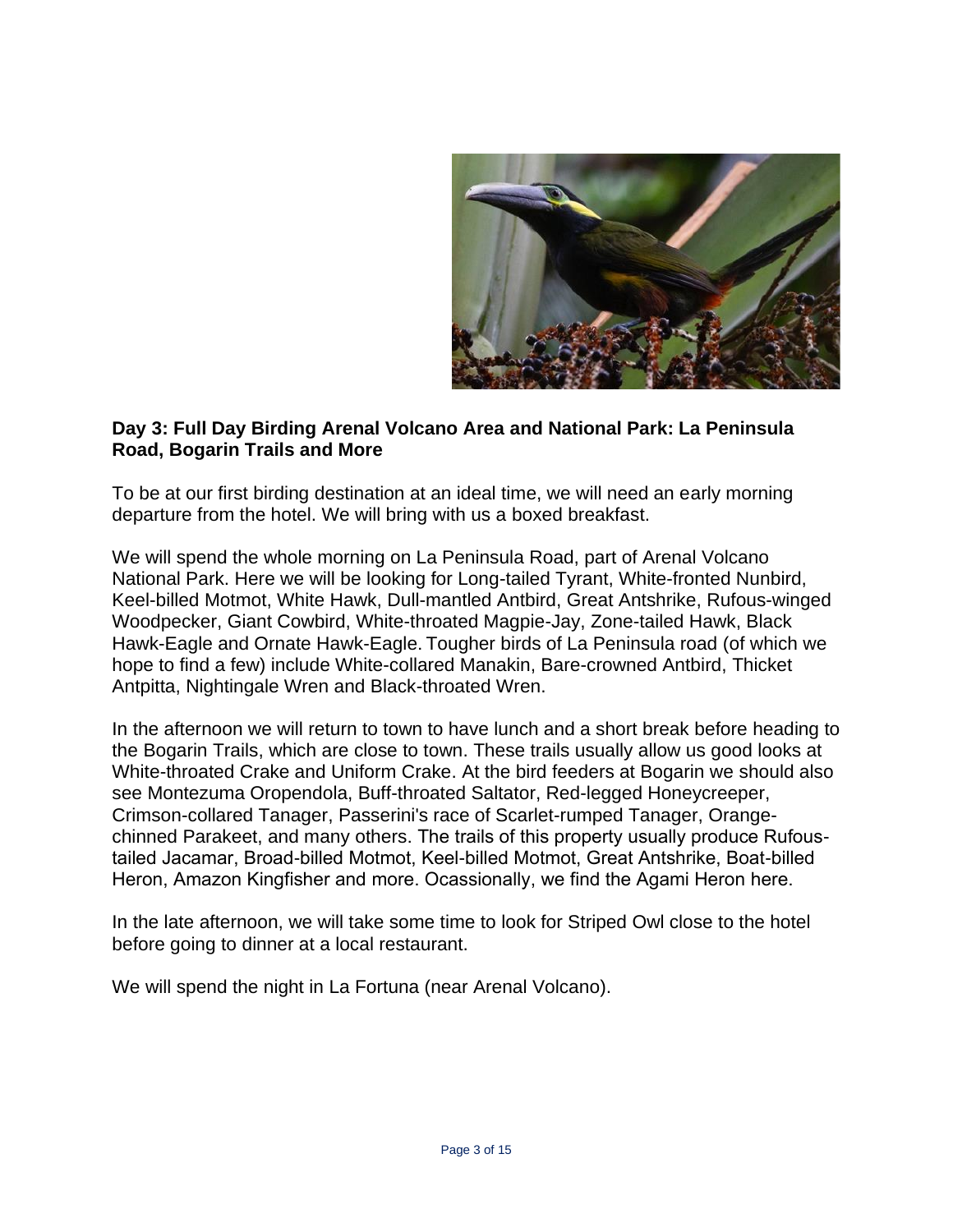

### **Day 4: AM Final Birding near La Fortuna; Mid-Day Bosque de Paz Hummingbird Feeders; and PM Birding Start Bosque de Paz Cloud Forest Area**

To take advantage of the bird activity around sunrise, we will begin with early birding close to our hotel.

After breakfast, we will drive a few hours before getting to our next major birding area, but we may stop if your guide sees some nice trip bird or mammal (such as a Threetoed Sloth).

Lunch will be in Bosque de Paz, an excellent cloud forest site with some of the best hummingbird feeders in the country.

After arriving at our lodge this afternoon, we will take some time to rest before meeting again for birding on the grounds of the hotel. The hummingbird feeders will be a special attraction here. We can expect to see Green-crowned Brilliant, Talamanca Hummingbird, Purple-throated Mountain-gem, Magenta-throated Woodstar and Violet Sabrewing at the feeders. By the flowers around the gardens other species of hummingbirds can be found that do not frequent the feeders, such as Black-bellied Hummingbird, Stripe-tailed Hummingbird, and Scintillant Hummingbird. With some luck, we will find Green-fronted Lancebill by the nearby stream. Other bird species regularly seen around the forest edge include Collared Trogon, Lesson's Motmot, Prong-billed Barbet, Northern Emerald-Toucanet, Golden-browed Chlorophonia and the wonderful, near-endemic Long-tailed Silky-flycatcher.

We will spend the night at Bosque de Paz.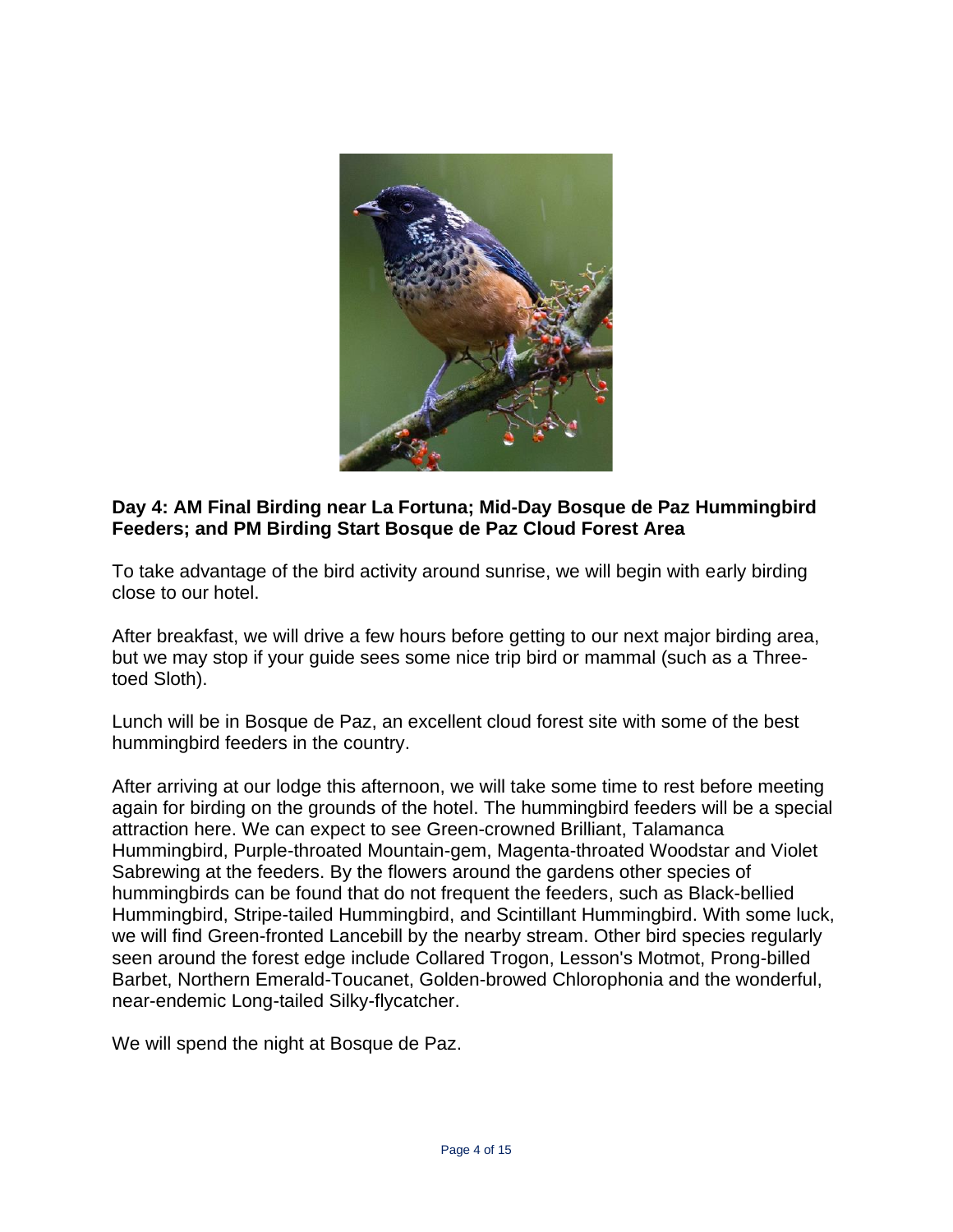# **Day 5: Bosque de Paz and Full Day Cloud Forest Birding**

We will enjoy a full morning birding the hotel's gardens, beginning before breakfast. This morning expect to see Chestnut-capped Brushfinch, White-naped Brushfinch and more. The corn feeders are packed with Black Guans on a feeding frenzy and often Chiriqui Quail-Doves (sneaking in). We will also enjoy the constant presence of the two abundant diurnal mammals, the White-nosed Coati, and the Central America Agouti.

After breakfast, we will take a longer walk to look for Resplendent Quetzal, Bicolored Hawk, Great Black Hawk, Chiriqui Quail-Dove, Buff-fronted Quail-Dove and more. A bit of luck will help our search for Blue Seedeater and Scaled Antpitta. Some other nice species, which we should find this morning when we go deeper along the trails of this wonderful cloud forest area, include Red-faced Spinetail, Spangle-cheeked Tanager, Black-breasted Wood-Quail, Ornate Hawk-Eagle, White Hawk, Barred Hawk, Lineated Foliage-gleaner, Streak-breasted Treehunter and Spotted Barbtail and more.

This afternoon we will bird along a few roads in the area. We will hope to find Barred Becard, Tufted Flycatcher, Dark Pewee and Black-faced Solitaire among other species that prefer the forest edge.

At night, the corn feeders are overtaken by Spotted Pacas, a large, spotted, and endangered rodent. We will also take advantage of night time before dinner to look for Mottled Owl on the hotel grounds.

Dinner will be at the hotel.

We will spend the night at Bosque de Paz.

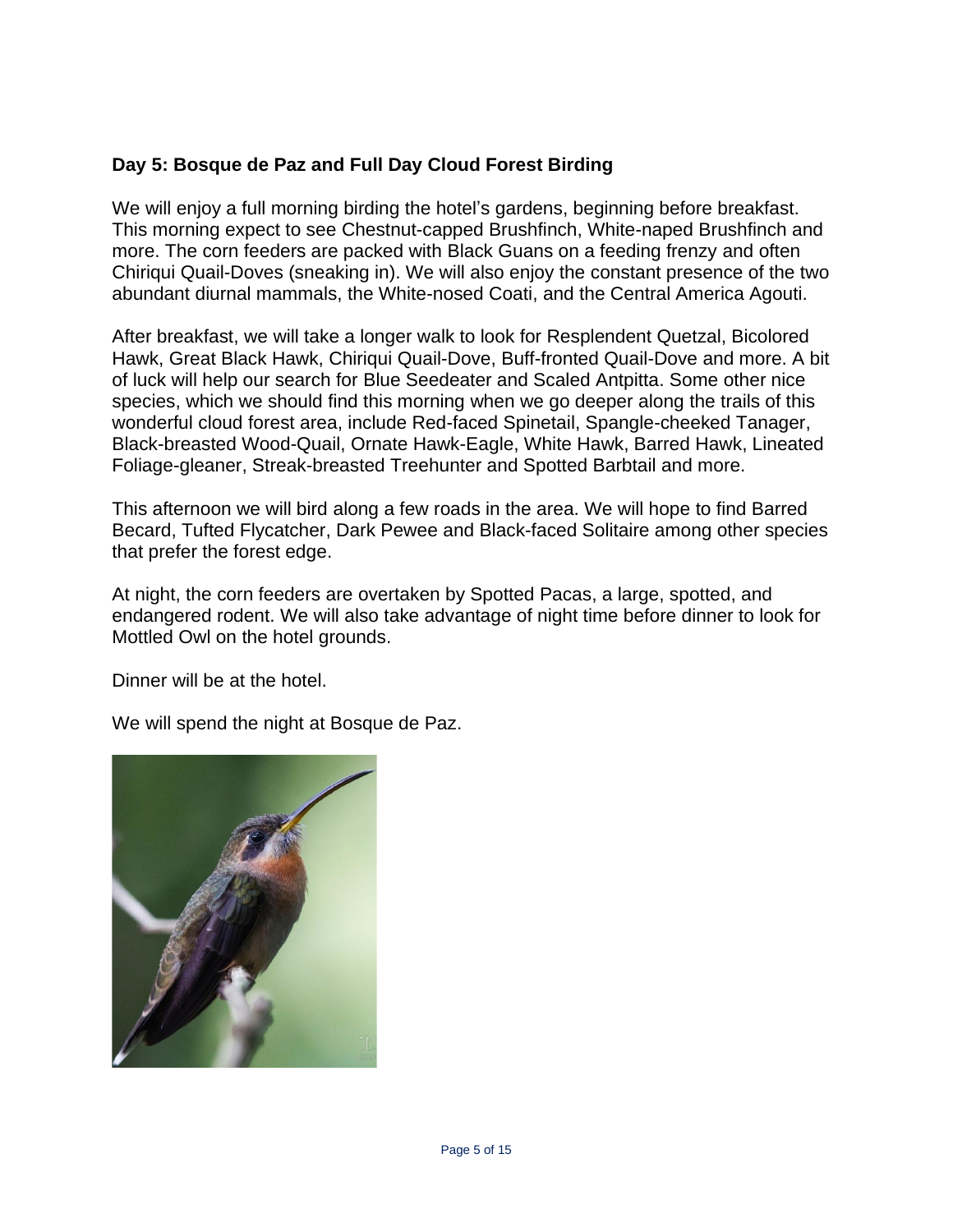

#### **Day 6: AM Final Birding Bosque de Paz Area, Transfer to Caribbean Lowlands and Mid-Day Birding at Laguna del Lagarto; and PM Birding Start in Caribbean Lowlands**

In the early morning we will drive to a nearby gravel road to look for Azure-hooded Jay, Flame-throated Warbler, Costa Rican Warbler, Brown-billed Scythebill and other targets. Then we will go for breakfast before transferring to our next location.

Over the next few hours, we will be driving mostly along a paved road; however, about an hour of the drive will be on a gravel road, providing opportunities for bird finding as we move along to the Caribbean Lowlands. We may stop if your guide sees some interesting trip birds, which we may not find on the rest of the tour. We may also take one or two short breaks to break up the drive.

We should reach our next destination for lunch, and this is the birding-famous Laguna del Lagarto Lodge.

While eating lunch, we should have great views of Keel-billed Toucan, Yellow-throated Toucan, Collared Aracari, Orange-chinned Parakeet, Brown-hooded Parrot and Whitecrowned Parrot, quite common at the deck of the restaurant.

We will spend the afternoon in the gardens of the hotel, where we have an excellent chance to see King Vulture, Olive-throated Parakeet, Blue-chested Hummingbird, Semiplumbeous Hawk, Central American Pygmy-Owl, Slaty-tailed Trogon and Blackthroated Trogon. The fruit feeders at this lodge are possibly the best design in the country as they are located way above ground and attract a wide variety of birds from the canopy of the forest like Collared Aracari, Yellow-throated Toucan, Keel-billed Toucan, Chestnut-colored Woodpecker, Brown-hooded Parrot, Black-cowled Oriole and Olive-backed Euphonia, and more. Even rarities like Tiny Hawk and Gray-bellied Hawk have been recorded occasionally from the lodge restaurant. This hotel and its grounds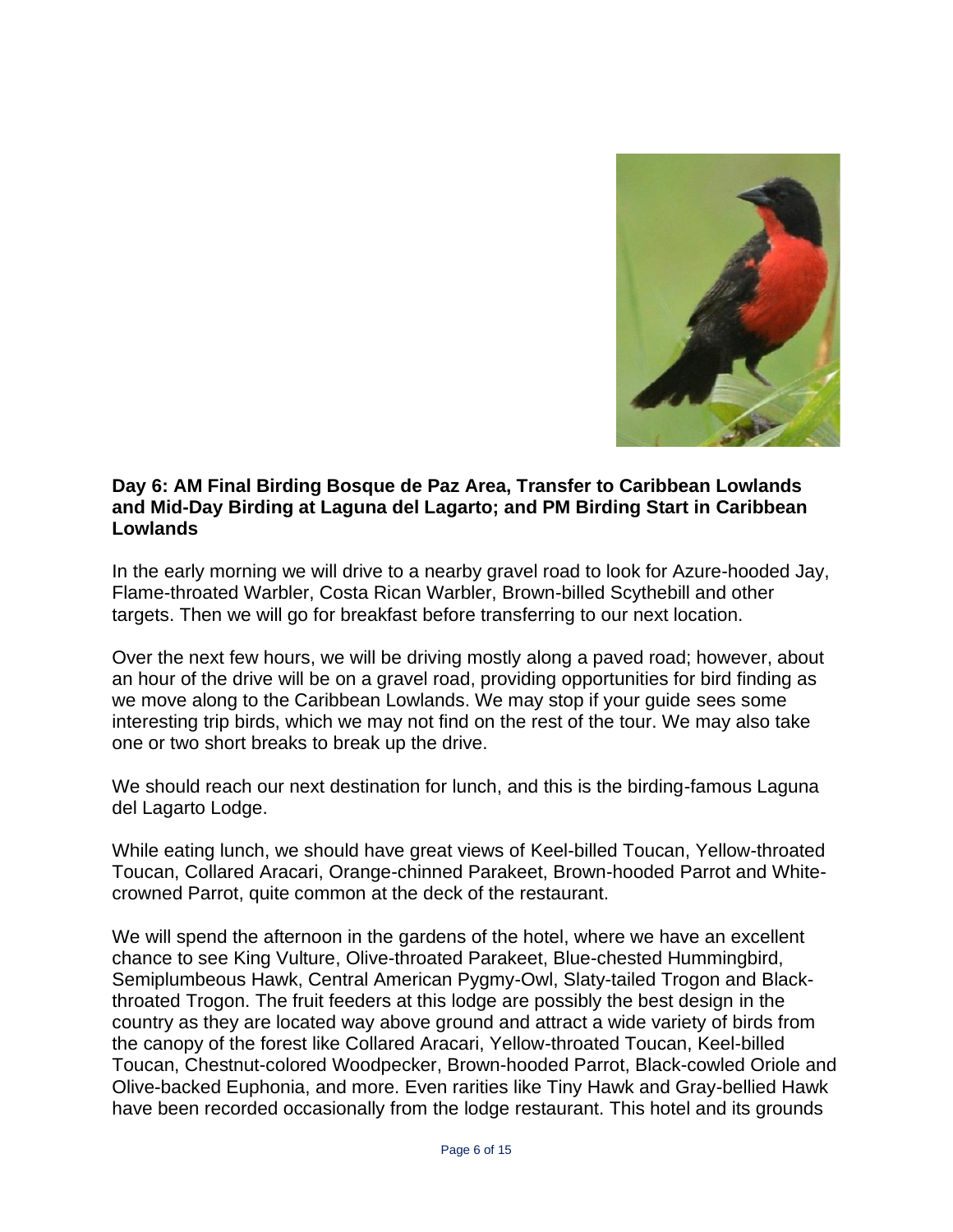offer perhaps the most exciting birding on the Caribbean slope of Costa Rica. This place recently proved to be the only reliable location for Tawny-faced Quail in all the country.

We will have dinner at the lodge.

The night will be spent in are nice lodge with fantastic feeders close near Boca Tapada and the Rio San Carlos River.



#### **Day 7: Full Day Birding Caribbean Lowlands: Birding Walks, Nearby Sites and More of the Fantastic Fruit Feeder Birding at Laguna del Lagarto, and Seeking Owl Species at Night**

Early morning we will walk on trails looking for Black-capped Pygmy-Tyrant, Great Curassow, Ornate Hawk-Eagle, Pied Puffbird, White-fronted Nunbird, Ocellated Antbird, Collared Forest-Falcon, Barred Forest-Falcon, Cinnamon Woodpecker, Chestnutcolored Woodpecker and Central American Pygmy-Owl. Great Green Macaw is likely to be a common sighting in this location. Other species we should find this morning include Cocoa Woodcreeper, Black-striped Woodcreeper, Red-capped Manakin, Black-headed Tody-Flycatcher, Band-backed Wren, Yellow-crowned Euphonia, Chestnut-headed Oropendola and Crimson-collared Tanager, among numerous other species.

We will have lunch likely after noon, and then later in the afternoon as it cools down, we can get back to birding more productively. We will drive to a nearby location where our main targets will be Red-breasted Meadowlark, Nicaraguan Seed-Finch and Snowy Cotinga. Other species we should find this afternoon include Green Shrike-Vireo, Ruddy-breasted Seedeater, Black-headed Saltator, Tawny-crested Tanager, Rufous Mourner and Black-capped Pygmy-Tyrant, and more.

We will spend a second night out or quaint lodge with fantastic bird feeders.

After the sun goes down, we will try for Black-and-white Owl, Crested Owl and Spectacled Owl near the hotel.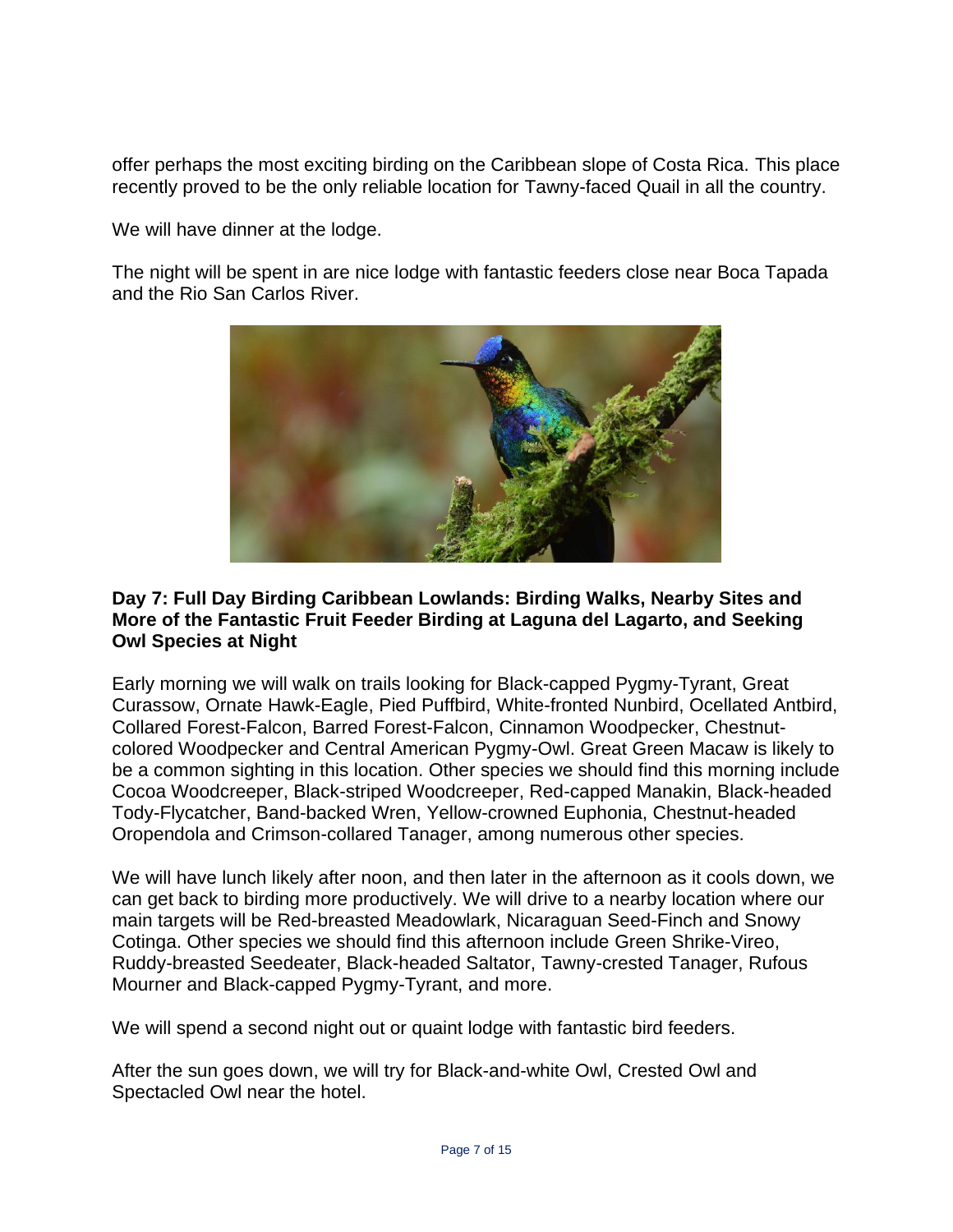

#### **Day 8: AM Final Birding Caribbean Area, then Transfer to Highlands; PM Start Birding in the Highlands of Talamanca**

Once again, we will begin with early morning birding around our hotel, followed by breakfast.

After breakfast, we will drive to the Talamanca highlands and should arrive at our next hotel around mid-day.

In the afternoon we will spend some time at the hummingbird feeders, and we should easily find Lesser Violetear, Talamanca Hummingbird, Volcano Hummingbird and Fierythroated Hummingbird and all drinking nectar from the hummingbird feeders. Other birds we will be looking for here include Large-footed Finch, Yellow-thighed Finch, Slaty Flowerpiercer, Black-billed Nightingale-Thrush, and Sooty Thrush.

Band-tailed Pigeons and Barred Parakeets tend to fly over right before the start of sunset. The sunsets tend to be extremely colorful at this high elevation.

We will spend the night at our highly rated lodge in a nice reserve about 30 minutes from San Gerardo de Dota.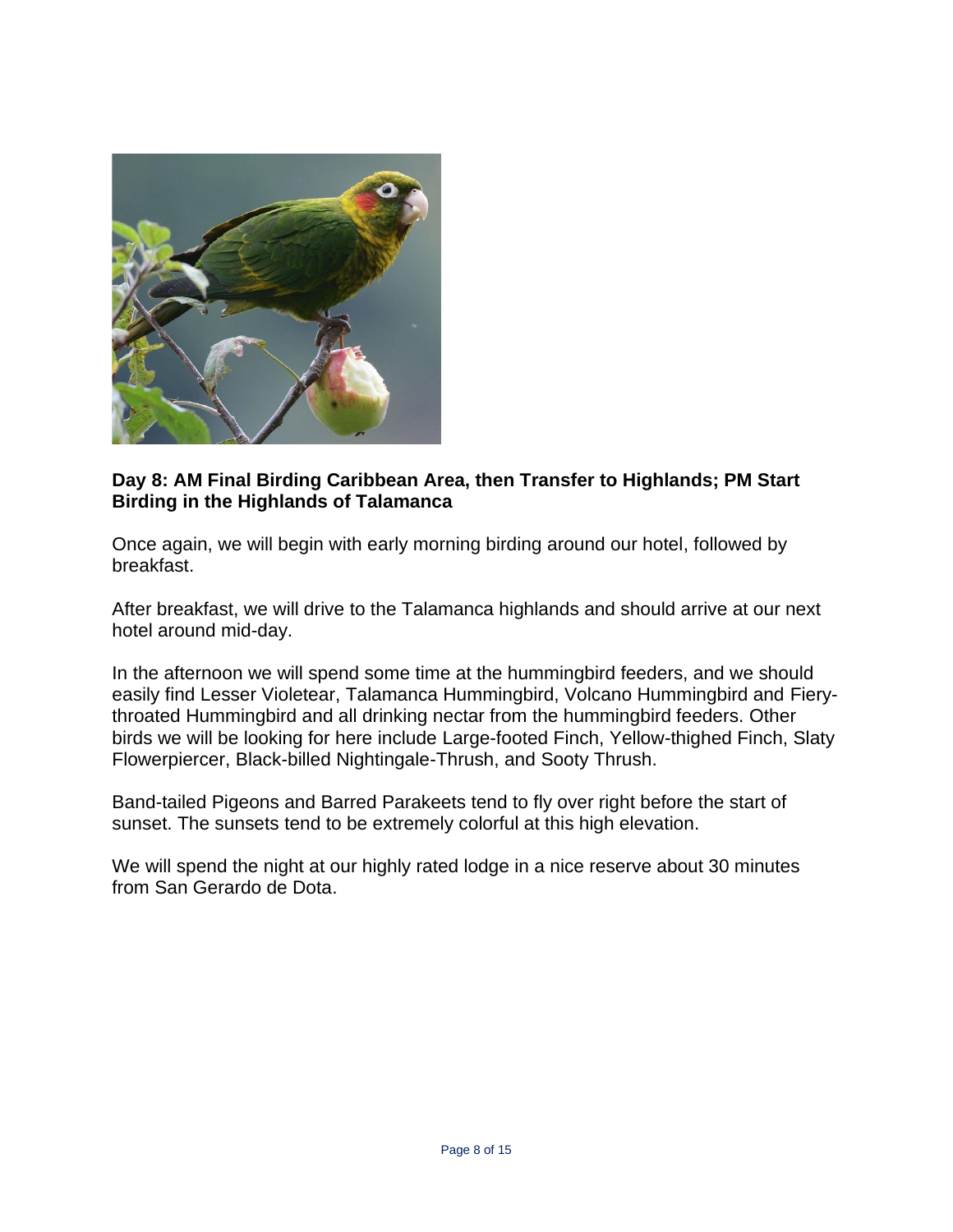

### **Day 9: Full Day Birding the Mystic Highlands of Talamanca**

An earlier than usual start will be needed to maximize our chance to get good looks at the Resplendent Quetzal. We will meet for tea or coffee and a light snack, then we will take a short drive to our birding location for the Quetzal.

This feeding location is one of the best places to see the Resplendent Quetzal. This bird is considered by many to be the most beautiful bird in the Americas, and it can be difficult to get great views of this species. In the same location we hope to also find Buffy-crowned Wood-Partridge, Northern Emerald-Toucanet, Buffy Tuftedcheek and Spotted Barbtail, among others.

After successful views of this marvelous bird and others we will return to the hotel for breakfast.

Following breakfast, we will bird around the hotel and gardens and along the nearby roads where we might see species such as Golden-browed Chlorophonia, Blackthighed Grosbeak, Peg-billed Finch, Spangle-cheeked Tanager, Sooty-capped Chlorospingus, Black Guan, Sulphur-winged Parakeet, White-throated Mountain-gem, Black-faced Solitaire, Costa Rican Pygmy-Owl and Long-tailed Silky-flycatcher.

In the afternoon we will walk one of the hotel's trails and spend more time at their feeders, giving us additional opportunities to see some of the above-mentioned species and more. Flame-throated Warbler, Ruddy Treerunner, Barred Becard and Silveryfronted Tapaculo are normally heard and can be potentially called out from the dense vegetation by your guide. The gorgeous Spotted Wood-Quail and Buff-fronted Quail-Dove sometimes come to scratch around in the hotel's compost near the parking area.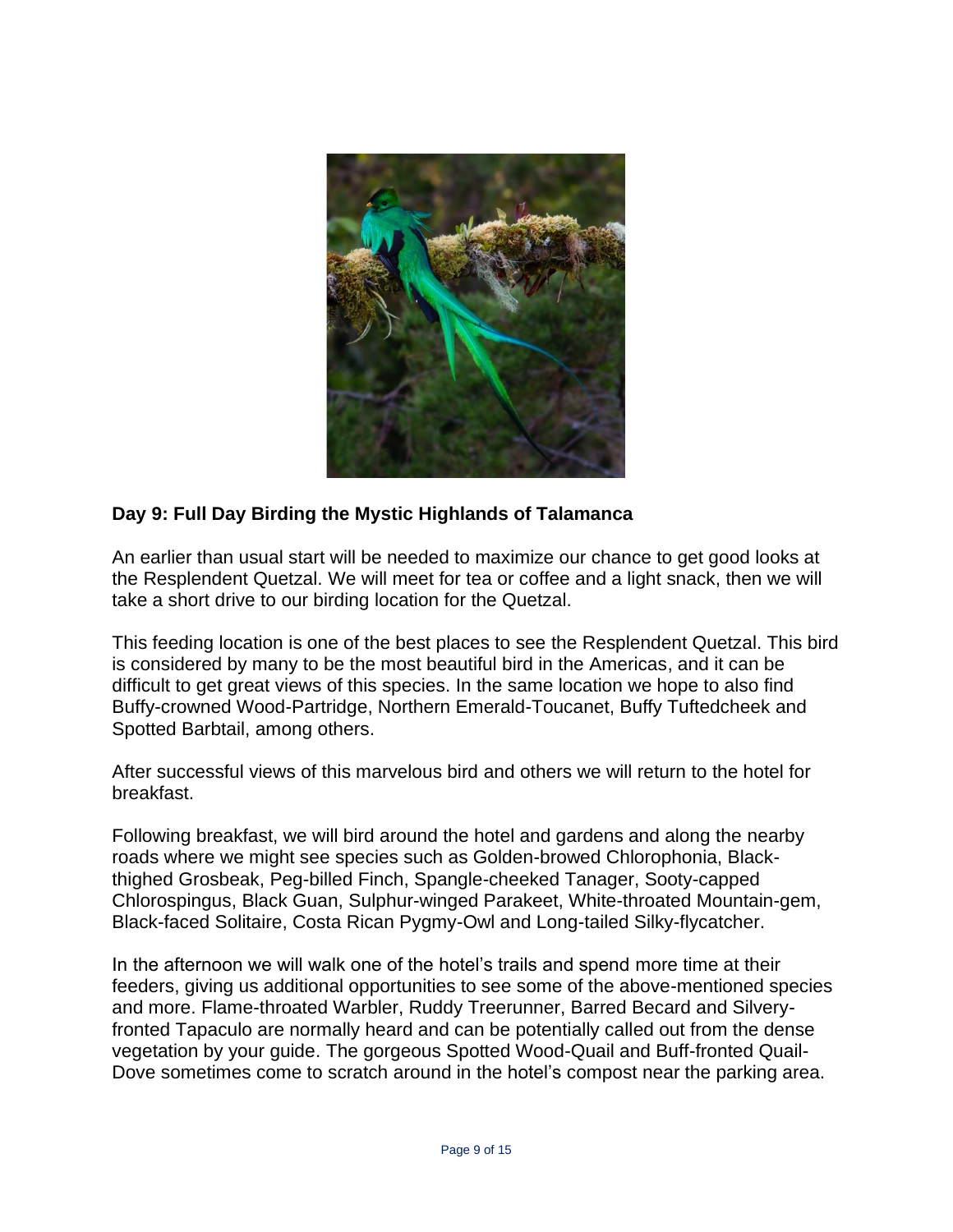Later in the afternoon we will drive to a specific spot on the road to try for Bare-shanked Screech-Owl and Dusky Nightjar, both regional endemics of Costa Rica and western Panama.

We will spend a second night at our highly rated lodge in the Talamanca Highlands.



### **Day 10 for Main Tour and Extension Tour Day 1: AM Start of Transition between Main Tour (Return to San Jose) and Extension Group; the Extension Group Continues to Bird the Ujarras Area, Starting on Central Cloud Forest Birding**

Before breakfast we will bird around the hotel, looking for any birds of the Talamanca highlands we have not yet seen.

After breakfast, the group will split between those participants finishing the main tour today (they go back to San Jose to board departing flights home) and those continuing on the extension trip to the Central Cloud Forests and Pacific Forests (and coast).

- For those participants who are finishing the tour today, we will have a transfer organized (with a professional driver) who will take them back to the Juan Santamaria International Airport in the greater San Jose, Costa Rica, area. They should be back in the airport area by lunch time. We are happy to organize any additional support needed for airport transfers and/or organizing additional lodging in the San Jose area. We always provide a detailed departure plan for all clients so they know how and when they will get back to the airport area to reach their flights home.
- The other tour participants, who have agreed to do the extension trip, will continue birding for another five days, including birding in the central cloud forest area and the pacific lowland forest.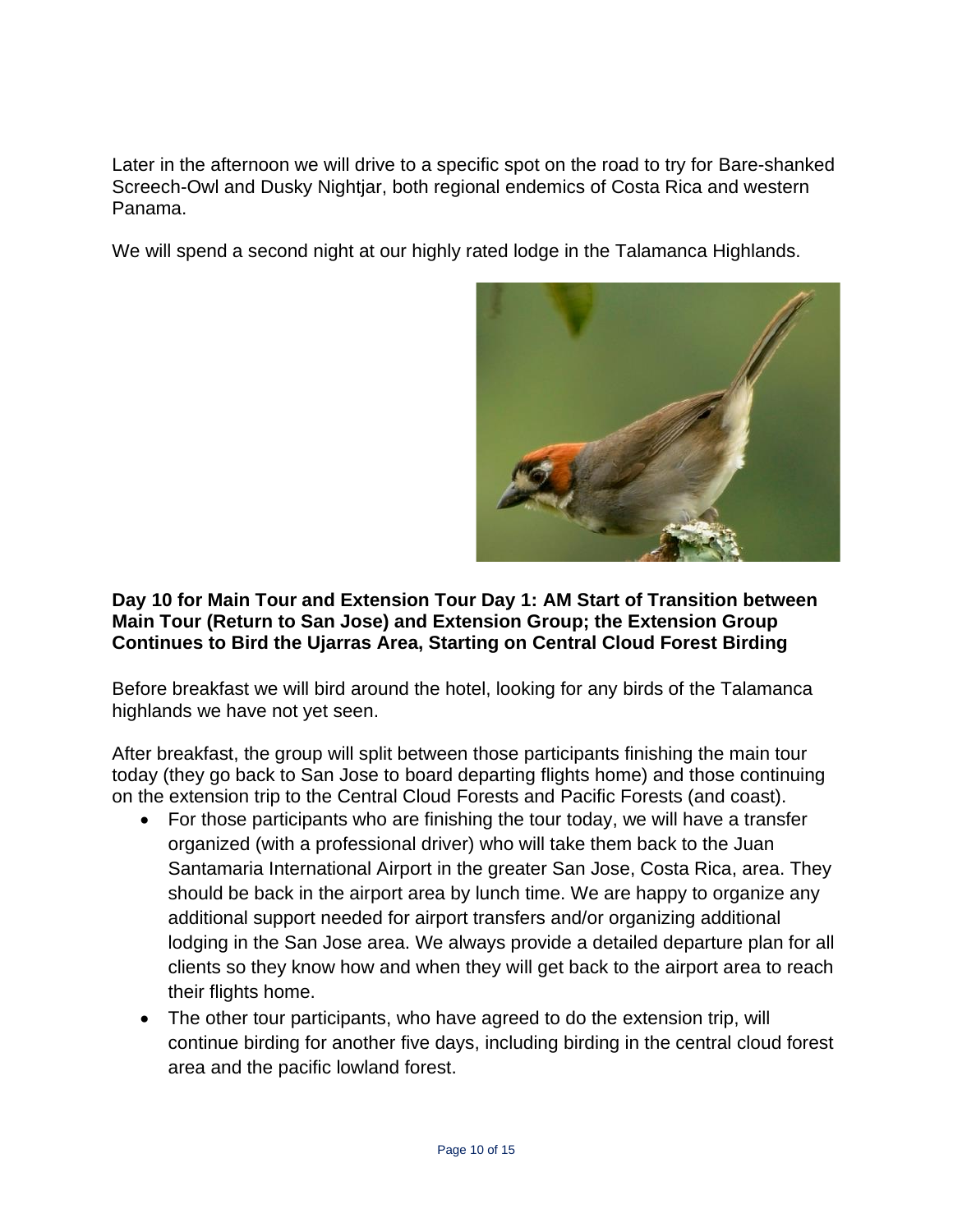Participants in the extension group will travel about two hours to the Ujarras area and do a little birding upon arrival.

The Ujarras area is a lovely valley with multiple panoramic viewpoints and it is one of the best places to see the endangered Cabanis's Ground-Sparrow, the newest Costa Rican endemic (due to a recent taxonomic split), which is confined to a very small area of the Costa Rican central valley. Other good birds in the surrounding area are Bat Falcon, Garden Emerald, White-eared Ground-Sparrow and Hook-billed Kite, among many others. A few other new trip birds we might find here include Gray-headed Chachalaca, Stripe-throated Hermit, Plain-capped Starthroat, Golden-olive Woodpecker and Crimson-fronted Parakeet.

We will have lunch in the heart of the valley known to produce a local squash known as chayote. Of course, we will enjoy some local dishes prepared with fresh products. During lunch we will be overlooking a hummingbird garden where multiple Greenbreasted Mangos and Rufous-tailed Hummingbirds will be buzzing around. We will also check the banana feeders where Lesson's Motmot, White-lined Tanager, Goldenhooded Tanager, Brown Jay, and Boat-billed Flycatcher are relatively common.

This afternoon we should find a chance to do some additional birding around our hotel and the entrance road, where we hope to find Sooty-faced Finch, Sulphur-bellied Flycatcher, Cabanis's Wren, Green Thorntail, Red-headed Barbet, Tawny-capped Euphonia, White-bellied Mountain-gem, Smoky-brown Woodpecker, Elegant Euphonia and the Coppery-headed Emerald (Costa Rican endemic).

We will review the bird checklist at our hotel and then eat dinner there.

We will spend the night at highly rated eco-lodge (near five stars) close to Cachi.

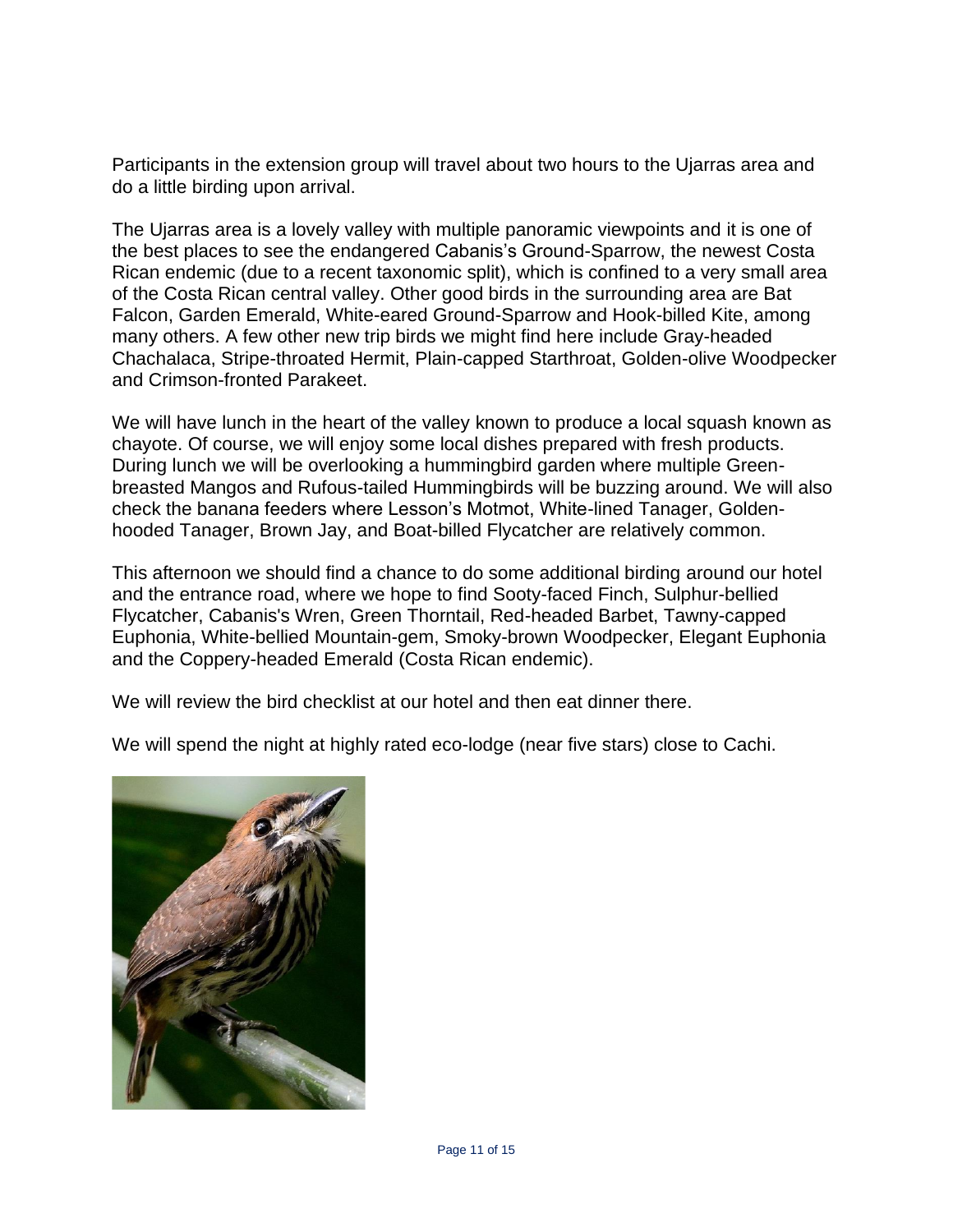

# **Day 11/Extension Day 2: Full Day Birding Central Cloud Forest**

After leaving the hotel early, we will start birding along the entrance road to Tapanti National Park (a short drive away). Tapanti National Park is an outstanding pristine rainforest which hosts a great number of stunning bird species, such as Lanceolated Monklet, Ornate Hawk-Eagle, Ochre-breasted Antpitta, Scaled Antpitta, Azure-hooded Jay, Black-thighed Grosbeak, Barred Hawk, White Hawk and, with some luck, some more difficult to see species like Buff-fronted Foliage-gleaner, Scaly-throated Foliagegleaner, Bare-necked Umbrellabird and the endemic subspecies of Black-banded Woodcreeper. Some additional species found here which would be new to the tour include Speckled Tanager, Golden-bellied Flycatcher, Black-headed Nightingale-Thrush, Slaty-capped Flycatcher, Costa Rican Warbler, Emerald Tanager, Sharpbill and Rufous-rumped Antwren.

After getting in some early birding, we will stop to eat our packed breakfast.

In the afternoon we will have lunch nearby and then spend some time birding the gravel road close to the park. If the weather and birding is good, we might try a different trail in the park to look for any species we might have missed in the morning. Along the road, we will stop at some small rivers to get looks at Green-fronted Lancebill, Torrent Tyrannulet, Sunbittern and a familiar bird for USA birders but always nice to see, American Dipper. Other species we may find this afternoon include White-ruffed Manakin, Nightingale Wren, Short-tailed Hawk, Lesser Goldfinch, Thick-billed Seed-Finch, Flame-throated Warbler, Ruddy-tailed Flycatcher, Olivaceous Woodcreeper, and likely a few other nice trip birds.

Supper will be at the hotel followed by a review of the day's bird checklist and plans for the following day.

We will again spend the night at our highly rated eco-lodge close to Cachi.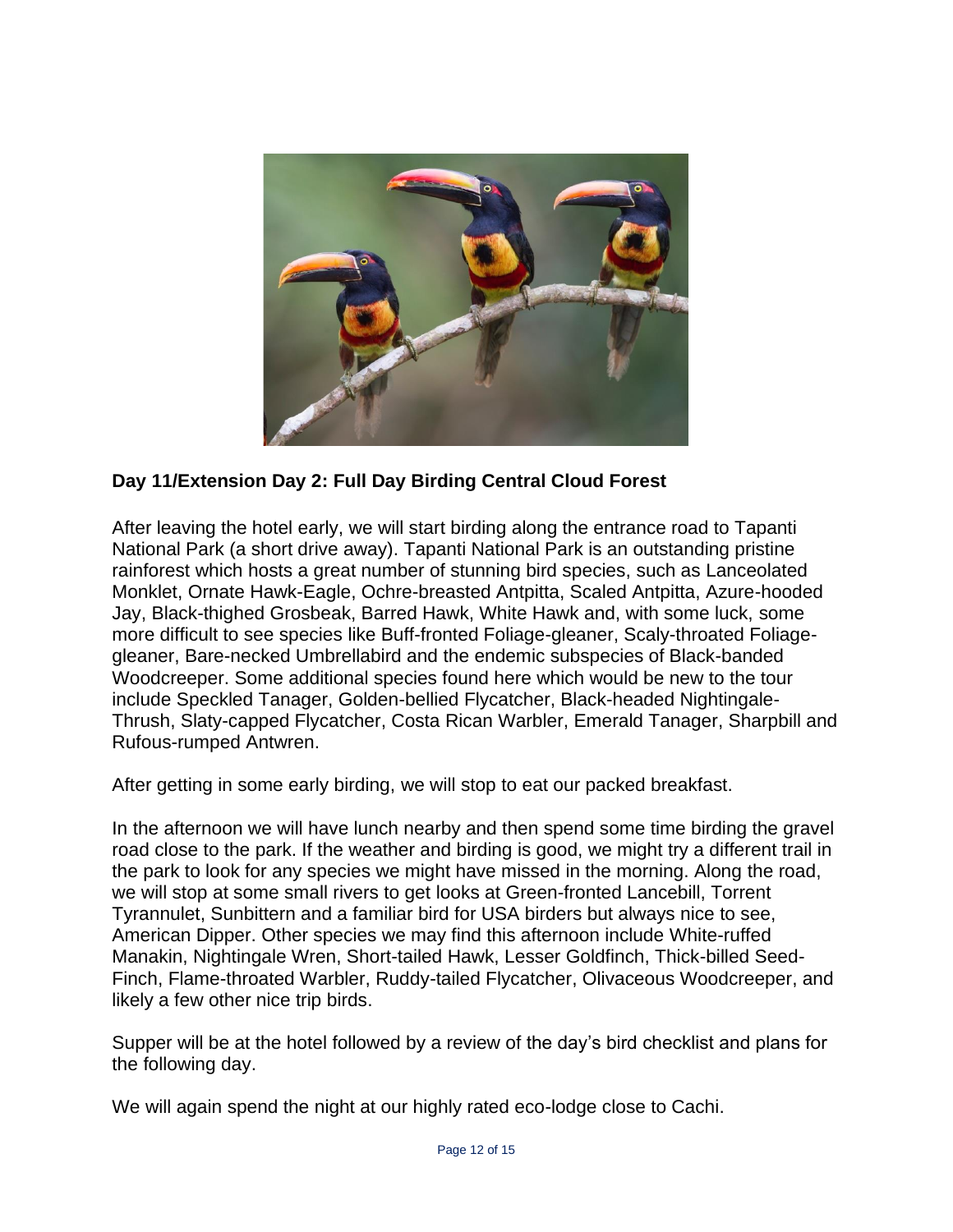

#### **Day 12/Extension Day 3: AM Birding Transfer through to the Central Pacific Area; PM Start Birding Central Pacific Area**

We can do some easy birding around the lodge before breakfast, focusing on any species we are still missing from the previous day.

We will enjoy breakfast and then begin heading to our next location in the Central Pacific region. This is a drive of three hours so we will start relatively early and stop along the way to look any species will still need, such as Fiery-billed Aracari, Speckled Tanager and more.

We will arrive at the next hotel around mid-day and have lunch in a seaside restaurant.

After lunch, we will check in at our hotel and take a short break while waiting for the temperature to cool a bit. Then we will continue birding around our hotel. This area has a strong dry forest influence so we can expect White-throated Magpie-Jay, Cinnamon Hummingbird, Hoffmann's Woodpecker, Rufous-and-white Wren and Crane Hawk, among others, during a short walk from the hotel. Some other nice species which can be found here and which would be new to the tour include Turquoise-browed Motmot, Yellow-headed Caracara, Black-crowned Tityra, Masked Tityra, Streaked Flycatcher, Rufous-naped Wren and Blue-vented Hummingbird.

At night we will try for Pacific Screech-Owl near our rooms.

We will review our bird checklist at our hotel and then enjoy dinner there.

We will spend the night at one of the many lodges near Tarcoles.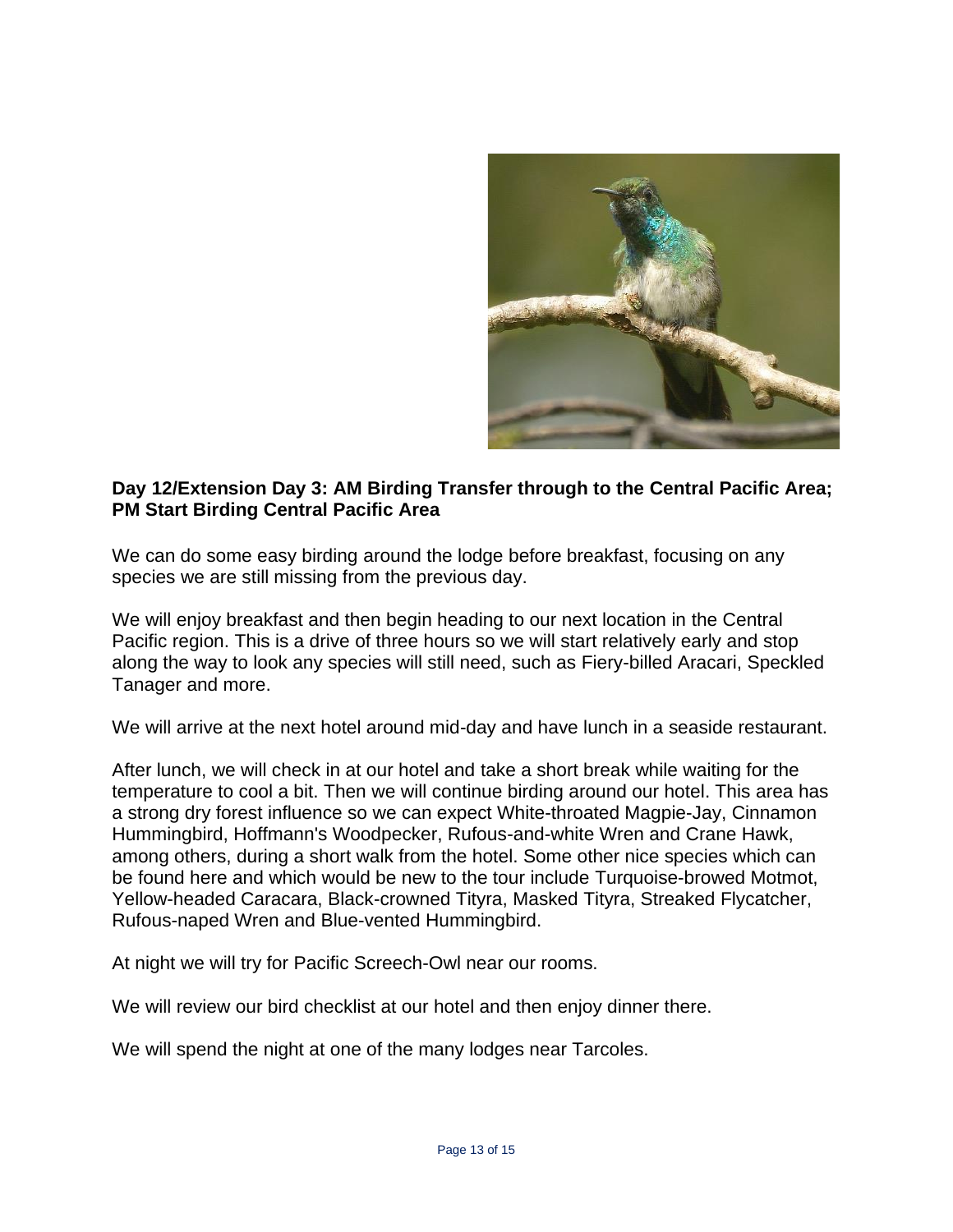

# **Day 13/Extension Day 4: Full Day Birding Central Pacific: Mangroves Boat Tour and Carara National Park**

This morning, we will depart for a very productive boat tour in the mangroves where we should see Roseate Spoonbill, Wood Stork, Mangrove Vireo, Mangrove Hummingbird, Amazon Kingfisher, American Pygmy-Kingfisher and a few more.

Later in the morning (or maybe in the afternoon depending on time and temperature) we will invest some time exploring Carara National Park looking for Fiery-billed Aracari, Royal Flycatcher, Collared Forest-Falcon, Red-capped Manakin, Blue-crowned Manakin, Slaty-tailed Trogon, Baird's Trogon, Black-throated Trogon and Gartered Trogon. Rufous-tailed Jacamar and White-whiskered Puffbird inhabit this forest too. Scarlet Macaws are likely to be obvious all the time we spend in the Central Pacific and the photographic opportunities are usually numerous. Some other new trip birds we hope to add here include Chestnut-backed Antbird, Bicolored Antbird, Streak-chested Antpitta, Black-faced Antthrush, Tawny-winged Woodcreeper, Chiriqui Foliage-gleaner, Riverside Wren, Costa Rican Swift, Orange-collared Manakin, Northern Schiffornis, Spot-crowned Euphonia, Double-toothed Kite and Rufous Piha.

We will review our checklist at our hotel and then eat dinner at the hotel.

We will spend a second night at our lodge near Tarcoles.